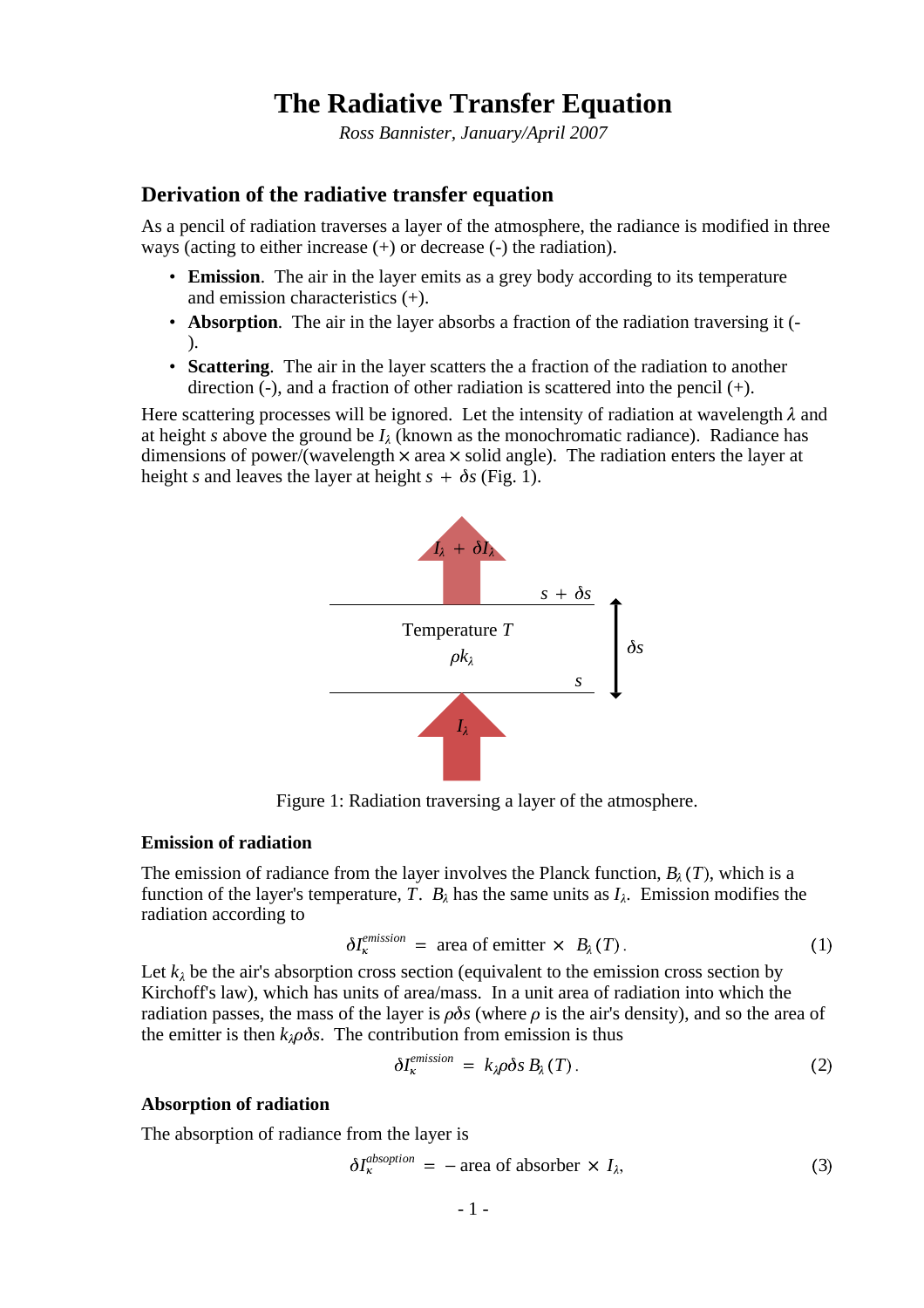where the area of the absorber is the same as the area of the emitter in (1). Equation (3) then leads to

$$
\delta I_{\kappa}^{absoption} = -k_{\lambda} \rho \delta s I_{\lambda}.
$$
\n(4)

Equation (4) is sometimes known as Lambert's law.

### **The total change of radiation**

The sum of (2) and (4) gives the combined effect, which gives a differential equation describing radiative transfer in the absence of scattering

$$
\frac{\mathrm{d}I_{\lambda}}{\mathrm{d}s} = \rho k_{\lambda} (B_{\lambda}(T) - I_{\lambda}). \tag{5}
$$

## **Integrating the radiative transfer equation**

Multiplying (5) by the integrating factor  $\exp \int_0^s \rho k_\lambda ds'$ , gives

$$
\frac{dI_{\lambda}}{ds} \exp \int_0^s \rho k_{\lambda} ds' = \rho k_{\lambda} \Big( B_{\lambda}(T) \exp \int_0^s \rho k_{\lambda} ds' - I_{\lambda} \exp \int_0^s \rho k_{\lambda} ds' \Big). \tag{6}
$$

Note the following identity, found by the product rule for integration, which will be useful in rewriting (6)

$$
\frac{1}{\rho k_{\lambda}} \frac{d}{ds} (I_{\lambda} \exp \int_{0}^{s} \rho k_{\lambda} ds') = \frac{1}{\rho k_{\lambda}} \left( \frac{dI_{\lambda}}{ds} \exp \int_{0}^{s} \rho k_{\lambda} ds' + I_{\lambda} \frac{d}{ds} \exp \int_{0}^{s} \rho k_{\lambda} ds' \right),
$$
  
\n
$$
= \frac{1}{\rho k_{\lambda}} \left( \frac{dI_{\lambda}}{ds} \exp \int_{0}^{s} \rho k_{\lambda} ds' + I_{\lambda} \exp \int_{0}^{s} \rho k_{\lambda} ds' \frac{d}{ds} \int_{0}^{s} \rho k_{\lambda} ds' \right),
$$
  
\n
$$
= \frac{1}{\rho k_{\lambda}} \left( \frac{dI_{\lambda}}{ds} \exp \int_{0}^{s} \rho k_{\lambda} ds' + I_{\lambda} \rho k_{\lambda} \exp \int_{0}^{s} \rho k_{\lambda} ds' \right),
$$
  
\n
$$
= \left( \frac{1}{\rho k_{\lambda}} \frac{dI_{\lambda}}{ds} + I_{\lambda} \right) \exp \int_{0}^{s} \rho k_{\lambda} ds'.
$$
 (7)

Equation (6) can therefore be written

$$
\frac{\mathrm{d}}{\mathrm{d}\,s}\Big(I_{\lambda}\,\exp\,\int_{0}^{s}\rho k_{\lambda}\,\mathrm{d}s'\Big) = \rho k_{\lambda}B_{\lambda}(T)\,\exp\,\int_{0}^{s}\rho k_{\lambda}\,\mathrm{d}s'.
$$
\n(8)

Integrating (8) from the bottom of the domain  $(s = 0)$  to height *s* 

$$
I_{\lambda}(s) \exp \int_0^s \rho k_{\lambda} ds' - I_{\lambda}(0) = \int_0^s \rho k_{\lambda} B_{\lambda}(T(s'')) \left( \exp \int_0^{s''} \rho k_{\lambda} ds' \right) ds'', \tag{9}
$$

where some reindexing has been performed for clarity. The term  $I_{\lambda}(0)$  is the emission from the ground, which will depend upon the surface temperature. Taking the surface term to the right hand side and multiplying by  $\exp - \int_0^s \rho k_\lambda \, ds'$  gives an expression for the radiance at height *s*

$$
I_{\lambda}(s) = I_{\lambda}(0) \exp - \int_{0}^{s} \rho k_{\lambda} \, ds' + \int_{0}^{s} \rho k_{\lambda} B_{\lambda}(T(s'')) \left( \exp \int_{0}^{s''} \rho k_{\lambda} \, ds' - \int_{0}^{s} \rho k_{\lambda} \, ds' \right) ds'', \tag{10}
$$

$$
= I_{\lambda}(0) \exp - \int_0^s \rho k_{\lambda} \, \mathrm{d}s' + \int_0^s \rho k_{\lambda} B_{\lambda}(T(s'')) \left( \exp - \int_{s''}^s \rho k_{\lambda} \, \mathrm{d}s' \right) \mathrm{d}s''.
$$
 (11)

An important radiance is the top-of-atmosphere radiance since this is measured by satellites

$$
I_{\lambda}(\infty) = I_{\lambda}(0) \exp - \int_0^{\infty} \rho k_{\lambda} \, ds' + \int_0^{\infty} \rho k_{\lambda} B_{\lambda}(T(s'')) \left( \exp - \int_{s''}^{\infty} \rho k_{\lambda} \, ds' \right) ds''.
$$
 (12)